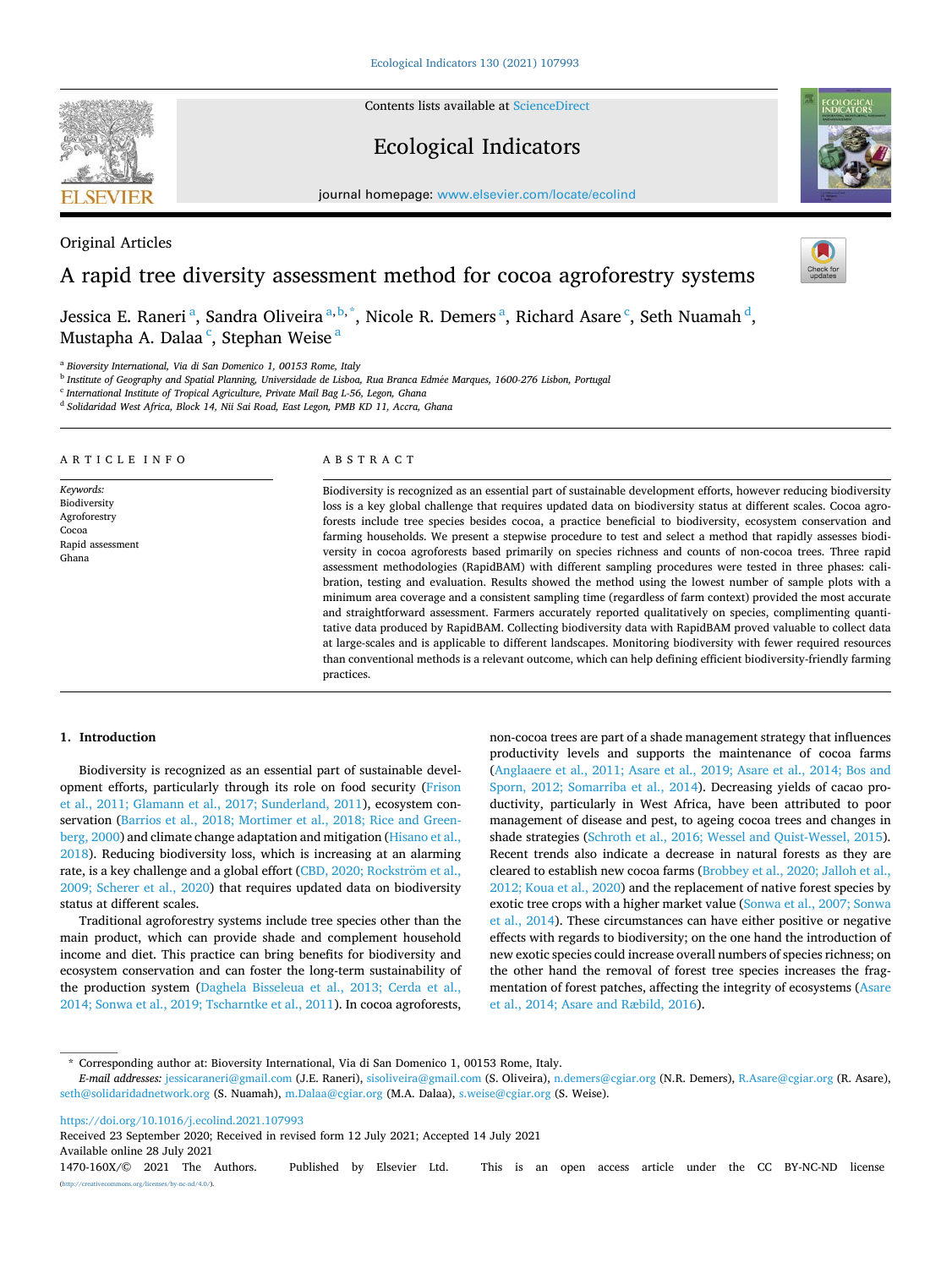Due to the growing concern with food quality and safety, the traceability of agricultural commodities and the implementation of sustainability standards have become more important [\(Tayleur et al., 2017](#page-10-0)). Globally, the private sector is increasingly interested in investing in product traceability and labelling, desirable in terms of tracking business productivity and efficiencies, but also for marketing and sales ([Addison et al., 2020\)](#page-8-0). Consumers are increasingly demanding for transparency in their food products, and are often prepared to pay for premium certified products that carry positive environmental and livelihood associations, such as fairtrade and rainforest alliance [\(Grabs and](#page-9-0)  [Carodenuto, 2021; Lambin and Thorlakson, 2018\)](#page-9-0). These circumstances have fostered the implementation of several initiatives regarding traceability and sustainability standards also in the cocoa sector ([Kroeger et al., 2017; Perez et al., 2020; Saltini et al., 2013](#page-9-0)), which are expected to be continuously expanding ([Kroeger et al., 2017; Perez](#page-9-0)  [et al., 2020; Saltini et al., 2013](#page-9-0)). The assessment of biodiversity conditions is of primary importance, to manage cocoa agroforests, implementing suitable strategies to maintain productivity, farmers' income and the ecosystems' balance, and to monitor progress towards required biodiversity improvements on a global scale. In response, there is a need to identify alternative methods that can be easily and cost-effectively applied at large scales, Rapid biodiversity assessments are a possible approach, by implementing sampling protocols that allow rapid measurements of specific species and a straightforward identification of threats and priority areas for conservation. In addition, the implementation of such methods fosters community involvement and participation and assists decision-making processes in conservation management and policies ([Patrick et al., 2014\)](#page-10-0). Plant assessments approaches, can include categorizing plant functional types, counting and measuring specific key species, or counting trees and other vascular plants by size [\(Gillison, 2002; Kuncoro et al., 2006; McCullough et al.,](#page-9-0)  [2007; Oke and Odebiyi, 2007; Stohlgren et al., 1997; Vanclay et al.,](#page-9-0)  [1997\)](#page-9-0). Despite these valuable efforts, constraints in available resources and the lack of consensus on indicators and methods, can hinder the implementation of such rapid assessment methodologies [\(Tanalgo et al.,](#page-10-0)  [2019\)](#page-10-0).

Other possibilities for biodiversity monitoring rely on recent technological advances, such as the use of in-situ cameras, environmental DNA barcoding and remote sensing techniques ([Alberton et al., 2017;](#page-8-0)  [Bruni et al., 2012; Papadopoulou et al., 2015; Peng et al., 2018; Wang](#page-8-0)  [and Gamon, 2019\)](#page-8-0). However, their use can be limited by expert knowledge requirements, technical difficulties in image interpretation or the high costs of suitable high-resolution remote sensing products ([Mulatu et al., 2017; Petrou et al., 2015; Stephenson, 2020\)](#page-10-0). Other initiatives have recently emerged based on a citizen-science approach, which promotes the voluntary engagement of local people in activities that support scientific procedures, such as collecting in-situ data and carrying out surveys, even without particular expertise (Kelling et al., [2019; Pocock et al., 2018; Theobald et al., 2015\)](#page-9-0). Such initiatives have also been tested in agricultural systems [\(Isaac and Martin, 2019; van de](#page-9-0)  [Gevel et al., 2020](#page-9-0)) and have a strong potential to foster the implementation of biodiversity monitoring activities at large scale.

In this context, our research had the main purpose to identify an alternative methodology for biodiversity assessment in agroforests, applied originally to cocoa fields and adaptable to other commodities produced in agroforestry systems. Based on parameters quickly collected from non-cocoa trees, we defined and tested different sampling procedures that could be easily integrated into existing traceability systems and information platforms. The data collected with such methodologies should provide helpful information to farmers, in order to improve their farming practices with biodiversity-friendly actions, towards achieving certification, increasing their income and supporting sustainable cocoa farming. This paper presents the procedure applied for defining, evaluating and selecting a rapid biodiversity assessment method, based on local field surveys, and discusses its potential to provide swift and up-todate results and monitor biodiversity status in agroforests on a largescale.

#### **2. Materials and methods**

#### *2.1. Study areas*

The study areas for the development of the methodology were a set of cocoa fields located in Ghana, West Africa, totalling 573 sample areas. Ghana is the second largest exporter of cocoa beans worldwide ([Wessel](#page-10-0)  [and Quist-Wessel, 2015; Yamoah et al., 2020\)](#page-10-0), and cocoa production occupies about 10% of the agricultural land, being the country's main export crop, accounting for 8.2% of the country's GDP and 30% of total export earnings (data from 2010). Western and Ashanti regions are the major producers, with 55% and 16% of the total production, respectively [\(COCOBOD, 2014](#page-9-0)), and national production has doubled between 2000 and 2010 ([Asante-Poku and Angelucci, 2013\)](#page-8-0). The large majority of cocoa (ca. 90%) is grown on smallholder farms [\(Wessel and Quist-](#page-10-0)[Wessel, 2015\)](#page-10-0), with over 25% of the country's population depending on the cocoa sector [\(Anthonio and Aikins, 2009\)](#page-8-0). In most cocoaproducing households, cocoa accounts for over two thirds of household income ([Kolavalli and Vigneri, 2011](#page-9-0)).

The field work was carried out in regions of southern and central Ghana, divided in several field work phases ([Fig. 1](#page-2-0)). The selection of the cocoa fields depended on the farmers availability, since their participation, mostly on a voluntary basis, was required, and on the coverage of the traceability and mapping system (TMS) where this research was integrated (see section 2.2.). Despite some variations in the biogeographical conditions among these regions, they are all cacao growing areas and the main land cover types are mosaic of forest/cropland and closed evergreen lowland forest ([Mayaux et al., 2004\)](#page-9-0). In congruence with the objectives of this research in relation to the potential large-scale application and replicability of the methods, they were tested in different regions where cocoa is grown.

# *2.2. Traceability and mapping system*

Traceability platforms currently available are developed within geographic information systems (GIS) and allow the mapping and crossanalysis of data regarding the origin of the product and farming practices, among other information. Our research was developed with the aim of offering tools also to support the traceability of cocoa production, specifically for biodiversity conditions, an objective that fits with the recently published standards for Sustainable  $&$  Traceable Cocoa<sup>a</sup> (ISO 34101: 2019). For this purpose, the rapid biodiversity assessment methodology, hereafter called RapidBAM, was tested as an additional component of an existing platform named Traceability and Mapping System  $(TMS)^b$ , which operates at large scale and collects data from several regions of the world, including West Africa. As such, the development of the biodiversity module could take advantage of the functions already put in place in TMS, but it can also be implemented as a standalone tool or be incorporated in other platforms. The integration of the biodiversity component in TMS followed specific requirements: i) the selected method would take approximately 30 min on each farm, additional to the current TMS data collection and mapping procedure; ii) the tools and sampling procedures had to be simple to apply, to enable the wider participation of local and non-expert people and to ensure scaling out for different contexts on a large-scale, even when resources are scarce; iii) to implement this new component of biodiversity, only the geolocation and mapping of cocoa fields with GPS technology are

a Online platform available at https://www.iso.org/obp/ui/#iso:std: [iso:34101:-1:ed-1:v1:en](https://www.iso.org/obp/ui/%23iso%3astd%3aiso%3a34101%3a-1%3aed-1%3av1%3aen)

 $b$  Geotraceability, 2017, <http://geotraceability.com>. The platform has been changed recently and the traceability process is now called Intelligent Supply Chain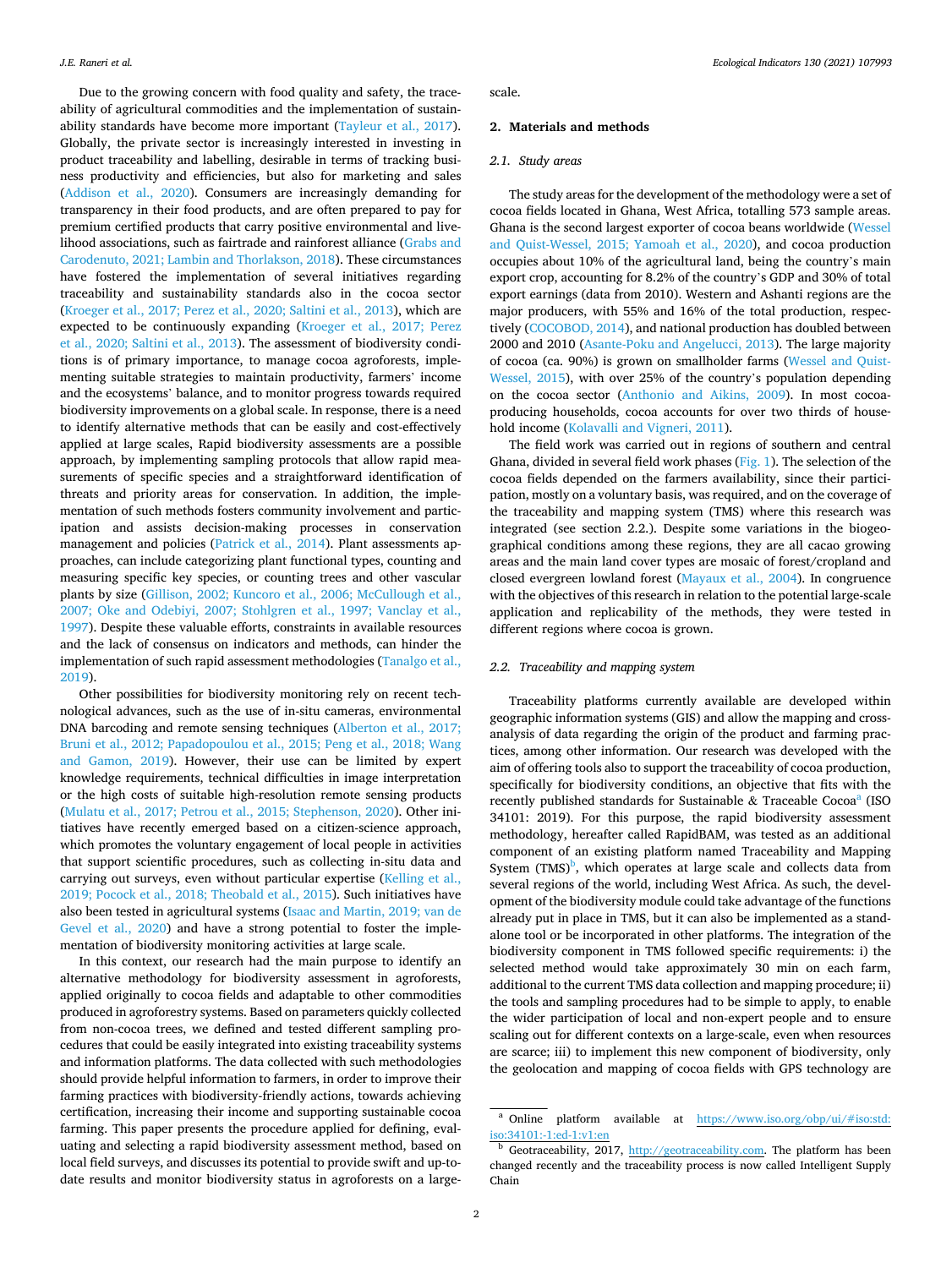<span id="page-2-0"></span>

**Fig. 1.** Location of the regions and districts in Ghana where field work was carried out, in different phases, updated according to the new administrative divisions of 2019 ([www.statsghana.gov.gh\)](http://www.statsghana.gov.gh).

required beforehand, to capture field boundaries, size and shape.

#### *2.3. Stepwise procedure for methods evaluation and selection*

The selection of a suitable RapidBAM for large-scale application required the participation of multiple stakeholders, among which relevant government institutes, private industry and non-governmental organizations, with 1 to 3 members of each institution participating in the consultation process (Table 1). Their diversified knowledge, experience and complementary views provided a comprehensive evaluation of the methods' performance and suitability along the several stages of the selection process. This consultation process was carried out along 14

#### **Table 1**

Stakeholders engaged in the consultative selection process.

| Institution                                                | Type                      | Nr.<br>participants |
|------------------------------------------------------------|---------------------------|---------------------|
| Armajaro Trading (currently<br>Ecomtrading)                | Industry                  | $\mathfrak{D}$      |
| Traceability and Mapping System (TMS)                      | Industry                  | $2 - 3$             |
| Ghana Cocoa Board                                          | National Authority        | 1                   |
| Cocoa Research Institute of Ghana<br>(CRIG)                | Research Institute        | 1                   |
| Forestry Research Institute of Ghana                       | Research Institute        | 2                   |
| International Institute for Tropical<br>Agriculture (IITA) | Research Institute        |                     |
| Bioversity International (IPGRI)                           | Research Institute        | $2 - 3$             |
| <b>Conservation Alliance</b>                               | Non-governmental<br>(NGO) | $1 - 2$             |
| Rainforest Alliance                                        | Non-governmental<br>(NGO) | $1 - 2$             |
| UTZ Certified                                              | Non-governmental<br>(NGO) | 1                   |

\*The number of effective participants varied by meeting during the consultative process.

months, between August 2012 and October 2013, as part of the procedure to select a RapidBAM suitable for cocoa farms.

The selection of a RapidBAM was carried out with a stepwise approach, by implementing several sequential steps to evaluate the methods and enable adjustments to improve the sampling procedures. This way, refinements to the data collection and analysis procedure could be introduced at each new phase, according to the outcomes of the stakeholders' consultative process and the results obtained in preceding steps. In total, there were four stakeholders' meetings during that year, based on group consultations and joint discussions, one in the early stage of the project and then in each phase of the stepwise approach to test and evaluate the methods proposed [\(Fig. 2](#page-3-0)).

# *2.3.1. Identification of biodiversity indicators*

The identification of biodiversity indicators for cocoa agroforests was the first step. Based on stakeholder consultation and previous research [\(Anglaaere et al., 2011; Asare et al., 2009; Asare, 2005; Asare,](#page-8-0)  [2006; Bayala et al., 2011; Deheuvels et al., 2012; Gillison, 2005; Jacobi](#page-8-0)  [et al., 2013; McCullough et al., 2007; Melo et al., 2003; Oke and Olatiilu,](#page-8-0)  [2011; Rice and Greenberg, 2000; Ruf, 2011; Schroth and Harvey, 2007;](#page-8-0)  [Sidiyasa and Samsoedin, 2003; Sonwa, 2004; Sonwa et al., 2007; Sonwa](#page-8-0)  [et al., 2008; Wade et al., 2010\)](#page-8-0), several parameters were selected and, accordingly, the data to collect in the field were defined. The focus of the study was on measurements from existing non-cocoa trees in cocoa fields. These are rather easy to capture, their presence or absence is mostly controlled by farmer choice, and they are a direct outcome of management strategies in agroforestry systems, which can be improved with biodiversity-friendly practices. Therefore, the number of trees and the number of tree species other than cocoa were the primary biodiversity indicators ([Table 2\)](#page-4-0). In addition, the measurement of diameter at breast height (dbh) of non-cocoa trees, the existence of dead trees standing and the adjacent land use to the cocoa field were also identified as relevant parameters. These were included during data collection,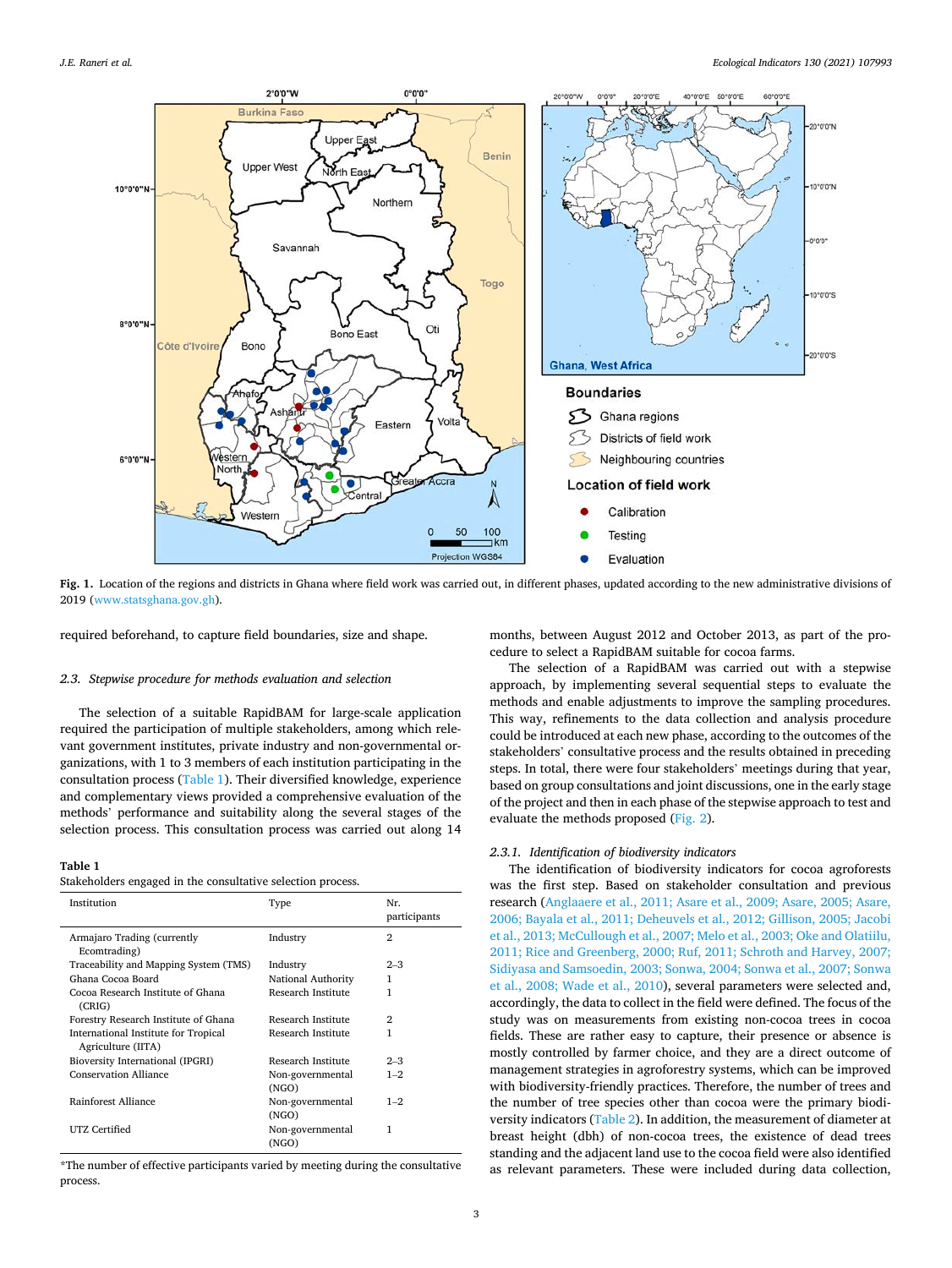<span id="page-3-0"></span>

**Fig. 2.** Stepwise procedure applied to evaluate and select a method for rapid assessment of biodiversity in cocoa fields, in different periods along 14 months.

however they were not used as criteria to select a RapidBAM due to the inexistence of reference data required to evaluate the performance of the methods.

Information on tree abundance was deemed important, yet the consultative group recognized it was rather time-consuming and it could hinder the use of the method at large-scale. As such, this information was not directly included in the RapidBAM sampling procedure. As an alternative, the data were obtained with the assistance of the farmers, through a local participatory citizen-science style approach ([van de](#page-10-0)  [Gevel et al., 2020](#page-10-0)), an option evaluated within the proposed procedure. The most common species found in Ghanaian cocoa farms were collated beforehand ([Asare and Asare, 2008; Manu and Tetteh, 1987](#page-9-0)), including timber, food and other native and exotic trees. A pre-designed form was given to farmers to compile, asking them to provide information on the number of trees per each species they have on their respective farms.

#### *2.3.2. Definition of RapidBAM*

A literature review was carried out, specifically on existing alternatives to apply a rapid field assessment of biodiversity [\(Greco et al.,](#page-9-0)  [2012\)](#page-9-0). After a preliminary selection, eight different methods were explored in detail, among which those based on the survey of plant functional types [\(Gillison, 2002; Gillison, 1996; Gillison et al., 2004;](#page-9-0)  [Vanclay et al., 1997](#page-9-0)), on significant or unique species ([Mccullough et al.,](#page-9-0)  [2008; McCullough et al., 2007](#page-9-0)), on a plant assemblage analysis [\(Kuncoro](#page-9-0)  [et al., 2006](#page-9-0)) or that were specifically applied in agroforests ([Oke and](#page-10-0)  [Odebiyi, 2007; Sonwa et al., 2009](#page-10-0)). The strengths and weaknesses of each method and their compatibility with the traceability and mapping system were analysed and discussed with the stakeholders [\(Greco et al.,](#page-9-0)  [2012\)](#page-9-0). Despite differences in the information collected, the resources available and the conditions in the field, all the studies included sampling procedures based on transects or quadrat plots, which were used as guidelines for the design of the methods.

Three different RapidBAM methods were proposed and tested in the field, resulting from a necessary compromise between the diversity of possible methods, the objectives of our study, the compatibility with the traceability and mapping system and the resources available. In congruence with the discussed criteria, all three methods collected the same biodiversity parameters and included a similar inventory technique based on pre-defined forms, although these were adapted to each method. Conversely, each RapidBAM used a different plot definition and sampling procedure, where the area surveyed and the type of sample plot varied with the method [\(Fig. 3](#page-5-0)). As such, we tested the two dominant plot types, transect and quadrat, plus an additional alternative of a transect along the border of the cocoa fields, considering the possibility to join this activity with the mapping procedure of the cocoa fields that was already being done for the traceability and mapping platform (TMS). Capitalizing on this mapping procedure, which included the registry of GPS waypoints around the border of the cocoa field, at every 10 m or whenever there was a change in direction, the sampling procedures were designed taking into account the use of the waypoints as a primary location of the sample plots. Considering the average farm size of cocoa fields surveyed by TMS in Ghana (approximately 1.4 ha), and a corresponding farm perimeter of around 400–500 m, all three methods were designed to survey an area of at least 800  $m<sup>2</sup>$  (5%), to allow extrapolation of the sample data without compromising the rapid assessment approach.

Method 1 – Transect along the border of the cocoa field This methodology used the borderline of the farm as the transect; the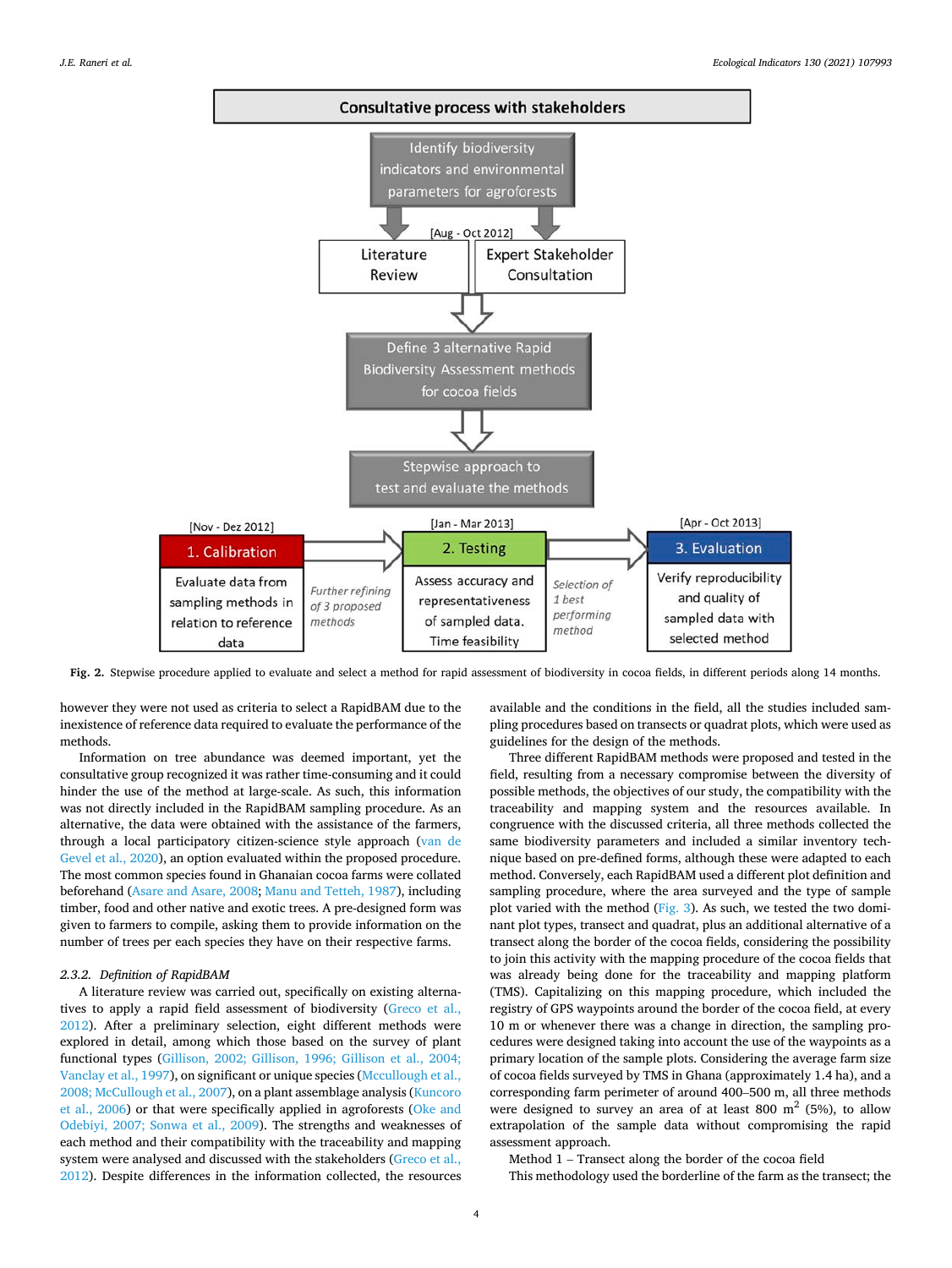#### <span id="page-4-0"></span>**Table 2**

Summary of the primary biodiversity indicators (number of non-cocoa trees and number of tree species): background of their relevance, data collection and analysis within the stepwise procedure developed.

| Indicator         | Number of non-cocoa trees                                                                                                                                                                                                                                                                                                                                                                                                                                                                                                                                                                     |
|-------------------|-----------------------------------------------------------------------------------------------------------------------------------------------------------------------------------------------------------------------------------------------------------------------------------------------------------------------------------------------------------------------------------------------------------------------------------------------------------------------------------------------------------------------------------------------------------------------------------------------|
| Background        | The agroforestry system resulting from the maintenance of forest<br>trees on-farm and/or the introduction of other native or exotic trees<br>plays a major role in biodiversity conservation, and has the potential<br>to increase on-farm cocoa yields and contribute to household<br>income (Asare and David, 2010; Cerda et al., 2014; Clough et al.,                                                                                                                                                                                                                                      |
|                   | 2011; Clough et al., 2009; Tscharntke et al., 2011). In Ghana, the<br>practice of keeping trees in cocoa farms has promoted the                                                                                                                                                                                                                                                                                                                                                                                                                                                               |
|                   | maintenance of indigenous tree species, such as Odum or African<br>Teak (Milicia excelsa (Welw.) C.C.Berg), Otie, or African Nutmeg<br>(Pycnanthus angolensis (Welw.) Warb.), Bako (Tieghemella heckelii (A.<br>Chev.) Pierre ex Dubard), Asanfina (Pouteria altissima (A.Chev.)                                                                                                                                                                                                                                                                                                              |
|                   | Baehni), Emere (Terminalia ivorensis A.Chev.), Ofram (Terminalia<br>superba Engl. & Diels) or Mahogany (Khaya ivorensis A.Chev.) (Asare<br>and Prah, 2011). Fruit trees such as avocado and mango are also<br>common and provide shade for younger cocoa trees, food and an                                                                                                                                                                                                                                                                                                                   |
|                   | additional source of income for the household (Asare and Prah,<br>2011; Ruf, 2011).                                                                                                                                                                                                                                                                                                                                                                                                                                                                                                           |
| Data<br>collected | Non-cocoa trees of at least 10 cm diameter at breast height (dbh) or<br>31 cm girth, were counted. No differentiation per species. Oil palm                                                                                                                                                                                                                                                                                                                                                                                                                                                   |
| Analysis          | trees and fruit trees included.<br>Extrapolated to ha (number of trees on plots/plot area as calculated<br>from GPS waypoints taken along farm boarder), variable per<br>RapidBAM.                                                                                                                                                                                                                                                                                                                                                                                                            |
| Indicator         | Number of tree species                                                                                                                                                                                                                                                                                                                                                                                                                                                                                                                                                                        |
| Background        | Richness, the number of different tree species found on a farm,<br>provides indication on the biological diversity of an area (Gotelli<br>and Colwell, 2010; Schroth and Harvey, 2007; Wacker et al., 2009).<br>Non-cocoa trees can support a variety of different ecosystem<br>services that promote diversity (Asigbaase et al., 2019), including<br>supporting pollination services and attracting insects to enrich the<br>ecosystem (Adjaloo and Oduro, 2013). Species richness is also<br>linked to increased biomass production in a wide range of<br>ecosystems (Duffy et al., 2017). |
| Data<br>collected | Number of different non-cocoa tree species of at least 10 cm dbh<br>found within the plots from visual observation, confidently<br>categorized as different from each other, without retrieving<br>individual species name. Only additional new species not recorded<br>on previous plots of a same field are counted. Oil palm trees and fruit<br>trees are included.                                                                                                                                                                                                                        |
| Analysis          | This option was taken to ensure the applicability of the method at<br>large scale, with minimum resources and without the need of expert<br>knowledge to identify each species.<br>Evans estimator (Evans et al., 1955), cited by Melo et al., 2003) $S = s$<br>$log(N + 1)$ / $log(n + 1)$ with S = estimated species richness expected<br>to occur in N number of samples; $s =$ number of species observed in<br>n unit samples. N was calculated as the number of samples of the                                                                                                          |
|                   | respective unit size (n, variable per method) required to cover 1 ha.                                                                                                                                                                                                                                                                                                                                                                                                                                                                                                                         |

sampling plot corresponds to a strip of 2 m (measured from the borderline to the inner side of the farm) along the full length of the border. The area surveyed was proportional to the farm size [\(Fig. 3](#page-5-0), RapidBAM 1).

Method 2 –Transect from GPS waypoints into the cocoa farm

This method used the GPS waypoints, taken at the border of the farm, as the starting point to create transects inside the field. Transects were 20 m long and 2 m wide (1 m on each side of the transect). The number of transects varied with farm size and shape, but at least 20 transects per cocoa field were made (min 800 m<sup>2</sup>; [Fig. 3](#page-5-0), RapidBAM 2).

Method 3 – Sampling plot from border into the cocoa farm at different directions

This method established 4 sampling plots of 200 m<sup>2</sup> each (20 m  $\times$  10 m). The plots were created starting from the field edges inward and located at least 100 m apart from each other, at different directions. The area surveyed (800 m<sup>2</sup>) was the same for every farm ([Fig. 3,](#page-5-0) RapidBAM 3).

## *2.3.3. Testing and selection of a RapidBAM*

The selection of the most suitable RapidBAM was done through a

stepwise process, with the field work being divided in three phases: i) Calibration; ii) Testing; and iii) Evaluation ([Fig. 1](#page-2-0)). Each phase was implemented in specific regions and districts in Ghana [\(Fig. 3\)](#page-5-0) and included the application of different tools for data validation and method testing. Along the different steps, adjustments were made to the sampling and data collection procedures, following data analysis and stakeholder consultation. The field team comprised TMS technicians, researchers and collaborators familiar with the specific cocoa fields, who contacted the farmers and implemented the methodologies in the selected fields. To test the suitability of the approach applied for collecting number of species, without identifying the individual species name, an expert on local tree species was also present. The field sampling was applied by TMS surveyors trained for that purpose.

- (i) The **calibration phase** had the purpose to verify the accuracy and consistency of the three methods, comparing the data captured by the three different sampling procedures with indepth full assessments made beforehand on the same fields (here called reference data, [Asare and Asare, 2008; Asare and](#page-9-0)  [Ræbild, 2016\)](#page-9-0). The three RapidBAMs were applied in the same 40 cocoa fields, 20 in Ashanti Region and 20 in the Western Region [\(Fig. 1](#page-2-0)).
- (ii) In the **testing phase**, the protocols of the methods were adjusted, following stakeholder consultations and the calibration results. The three refined methods were then applied to a new set of cocoa fields randomly selected within the areas covered by TMS. The aim was to assess the representativeness of the data captured by each method and the time feasibility of each one. The assessment of data accuracy was carried out in teams of 2 surveyors on 135 fields, using a mixed sampling model; i.e., applying 2 rotating methods per fields (2 out of the 3 methods) and ensuring a minimum number of cocoa fields re-sampled with multiple methods. For each surveyor team, the methods applied were rotated for every 5 fields to minimize bias.

The time feasibility of the RapidBAM was tested by 3 individual surveyors; each RapidBAM was repeated on 15 cocoa fields, to obtain a minimum sample regarding the time needed to complete each method. Each surveyor repeated each method on 5 different fields.

(iii) The **evaluation phase** started with the selection of a single method, based on the best performance obtained in previous steps through consultation with stakeholders. Subsequently, an auditing process of the selected method was implemented, to verify its reproducibility and the quality of the data obtained. The selected RapidBAM was applied twice on 400 fields, with a different surveyor repeating the same procedures on each cocoa field. Therefore, two samples were obtained for further evaluation: the initial sample, when the selected method was applied for a first time; and the audited sample, when the selected method was applied a second time in the same cocoa fields by a different surveyor.

In all three stages, the collaboration of the farmers was crucial. They participated voluntarily in the field surveys and helped surveyors map their cocoa fields' borders, establish the sample plots and also provided information on tree abundance on their cocoa fields (not included in the RapidBAM).

*2.3.3.1. Data analysis.* In each phase of field work, several statistical tests were applied to assess the accuracy and precision of the data. In the calibration phase, the reference data ([Asare and Asare, 2008; Asare and](#page-9-0)  [Ræbild, 2016](#page-9-0)) were used as a baseline for comparing the performance of each RapidBAM. The reference data collected the number and size of mature trees, which were above a cocoa canopy of at least 8-years old.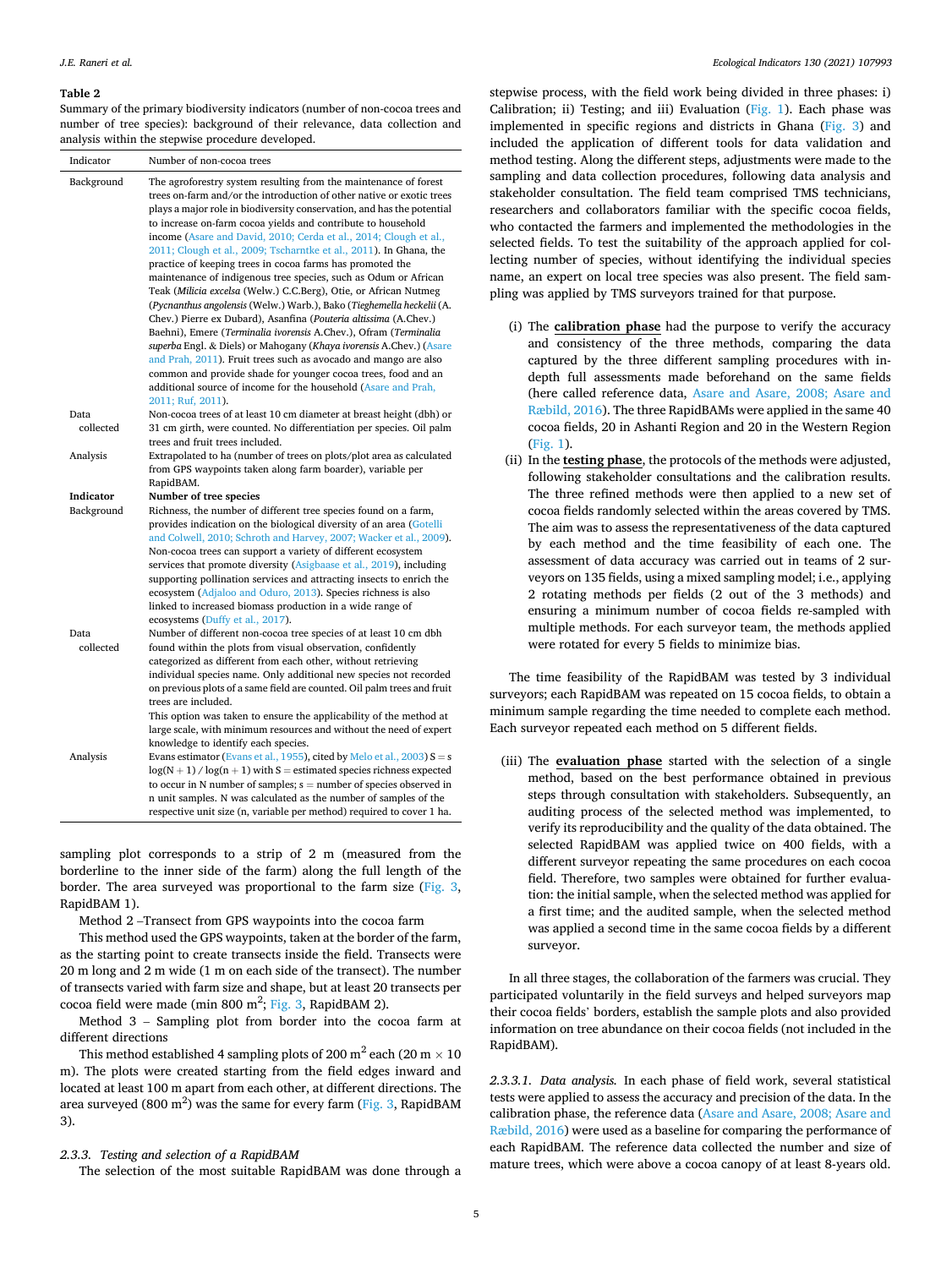<span id="page-5-0"></span>

**Fig. 3.** Schematic representation of the sampling design for RapidBAM 1 (top), RapidBAM 2 (middle) and RapidBAM 3 (bottom). Not to scale.

However, the reference data did not include all the fruit trees that were initially included in the RapidBAMs, which could influence the trees and species counts. As such, only the number of trees above 30 cm dbh collected by the RapidBAM was compared to the reference data (as most fruit trees have smaller dbh). The Welch's *t*-test ([Welch, 1938](#page-10-0)) was applied to compare the means and variance between each RapidBAM and the reference data, as well as among the three methods.

In the testing phase, besides each RapidBAM, we obtained three groups of paired methods. To compare *>*2 groups at the same time, the one-way ANOVA (analysis of variance) was applied, to verify possible differences between and within the groups (between the methods in the groups).

In the evaluation phase, we obtained two samples with the selected method, which were collected in the same cocoa fields by different surveyors; as such, these two samples are not completely independent. For this reason, the Wilcoxon test ([Wilcoxon, 1945\)](#page-10-0) was used instead, to assess the precision of the method selected by comparing the ranks between the two dependent samples (initial and audited).

# **3. Results**

# *3.1. Calibration phase*

There were significant differences (p-value *<* 0.05) between the RapidBAMs, depending on the primary indicator considered. RapidBAM1 shows the highest mean values for density of trees and species richness, but also higher variability (reflected in standard deviation values) amongst sampled fields in relation to other methods (except when compared to RapidBAM 2 for trees/ha) ([Table 3\)](#page-6-0). RapidBAM1 and RapidBAM2 showed no significant difference in number of trees, whereas they were both significantly different from RapidBAM3, which registered fewer trees [\(Table 4\)](#page-6-0). Regarding species per ha, RapidBAM2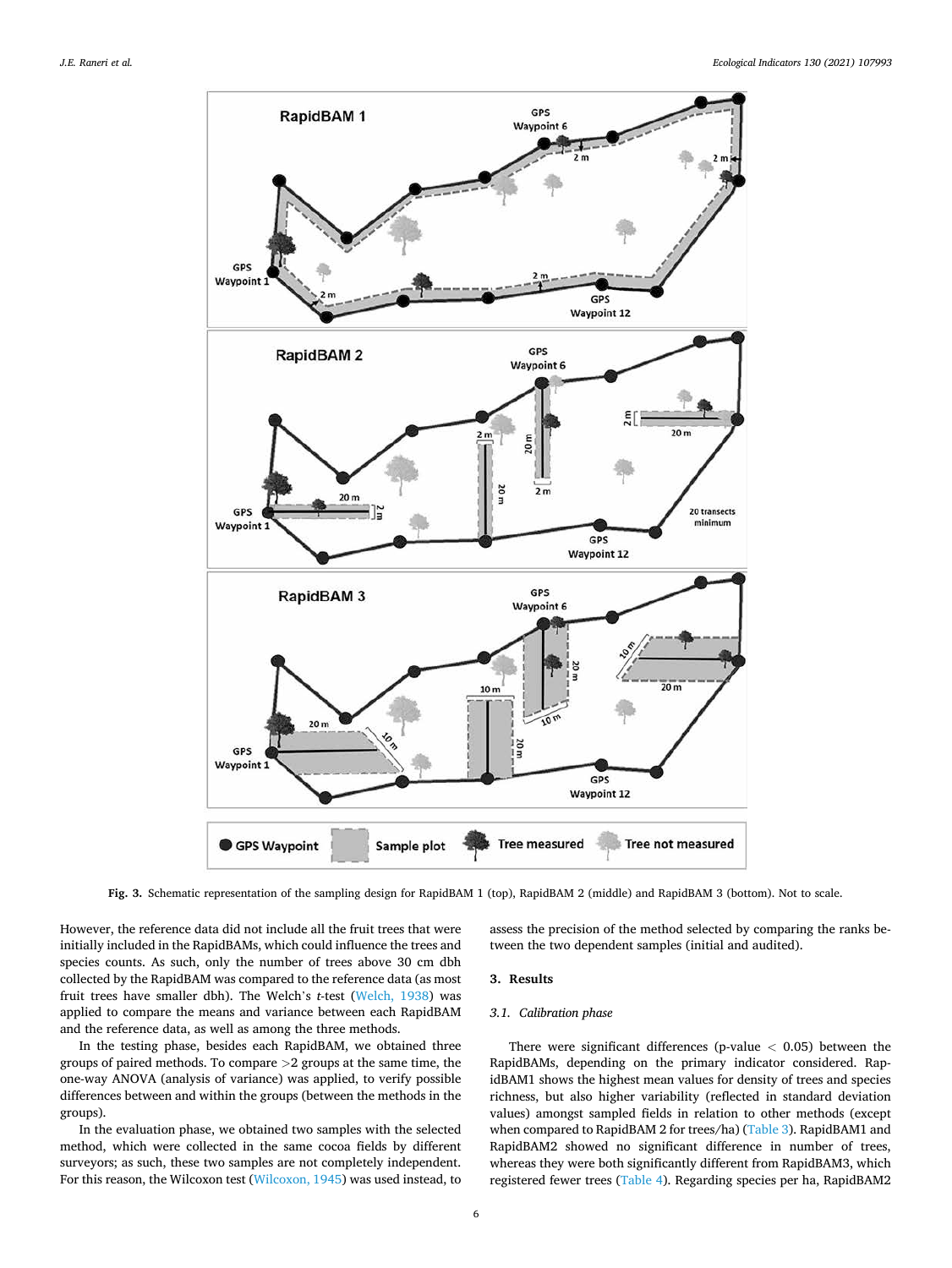#### <span id="page-6-0"></span>**Table 3**

Descriptive statistics of trees/ha and species/ha for each RapidBAM and the reference data.

| Trees $($ >30 dbh) per ha | mean | sd | median | min          | max |
|---------------------------|------|----|--------|--------------|-----|
| RapidBAM 1                | 41   | 25 | 37     | 0            | 92  |
| RapidBAM 2                | 38   | 30 | 37     | 0            | 138 |
| RapidBAM 3                | 21   | 17 | 13     | $\mathbf{0}$ | 75  |
| Reference Data            | 18   | 15 | 14     | 4            | 70  |
| Species per ha            | mean | sd | median | min          | max |
| RapidBAM 1                | 25   | 10 | 25     | 8            | 56  |
| RapidBAM 2                | 10   | 5  | 11     | 2            | 21  |
| RapidBAM 3                | 10   | 5  | 10     | 2            | 20  |
| Reference Data            | 12   | 10 | 10     | 2            | 54  |

Ref – Reference data; RapidBAMs identified with the number (1, 2 and 3). pvalue – significance.  $N = 40$  fields.

# **Table 4**

Results of the *t*-test for number of trees/ha (above 30 cm dbh) between each RapidBAM and the reference data.

| Trees $(>30$ dbh) per ha | T-value  | df    | p-value  |
|--------------------------|----------|-------|----------|
| RapidBAM $[1 \sim 2]$    | 0.498    | 75.82 | 0.620    |
| RapidBAM $[1 \sim 3]$    | 4.282    | 67.96 | $0.000*$ |
| RapidBAM $[2 \sim 3]$    | 3.213    | 61.39 | $0.002*$ |
| $Ref \sim RapidBAM1$     | $-4.925$ | 64.57 | $0.000*$ |
| $Ref \sim RapidBAM2$     | $-3.744$ | 58.32 | $0.000*$ |
| $Ref \sim RapidBAM3$     | $-0.692$ | 77.42 | 0.491    |

Ref – Reference data; RapidBAMs identified with the number (1, 2 and 3). pvalue – significance; if the p-value is less than 0.05, the difference between methods is significant at 95% level and is marked with \*. df – degrees of freedom.  $N = 40$  fields.

and RapidBAM3 were not significantly different from each other, unlike what was found for RapidBAM 1 with 2.5 times as many species (but again with higher variability) (Table 5).

In relation to the reference data, RapidBAM3 was the only method that showed no significant differences for both parameters (Tables 4 and 5). RapidBAM2 showed differences with regards to trees per ha, whereas RapidBAM1 showed significantly different results for both trees and species and the largest difference in relation to the reference data, indicating potential overestimation of the sampling procedure. The recording of additional trees with the transect at the border may be the result of several factors. On the one hand, the exact boundary of the field identified by the farmer may slightly change over time, as borders are not physically and/or permanently marked. On the other hand, surveyors may have also included trees that were not completely within the transect plot.

### *3.1.1. Adjustments for the Testing phase*

Based on these results, the methods were adjusted for further application in the testing phase. Overestimation by the RapidBAMs, especially RapidBAM1, was identified as an issue, so an additional

# **Table 5**

Results of the *t*-test for number of species/ha (above 30 cm dbh) between each RapidBAM and the reference data.

| Species per ha        | T-value  | df    | p-value  |
|-----------------------|----------|-------|----------|
| RapidBAM $[1 \sim 2]$ | 8.478    | 53.72 | $0.000*$ |
| RapidBAM $[1 \sim 3]$ | 8.133    | 57.36 | $0.000*$ |
| RapidBAM $[2 \sim 3]$ | $-0.268$ | 76.87 | 0.789    |
| $Ref \sim RapidBAM1$  | $-5.671$ | 78.00 | $0.000*$ |
| $Ref \sim RapidBAM2$  | 1.167    | 53.85 | 0.248    |
| $Ref \sim RapidBAM3$  | 0.981    | 57.51 | 0.331    |

Ref – Reference data; RapidBAMs identified with the number (1, 2 and 3). pvalue – significance; if the p-value is less than 0.05, the difference between methods is significant at 95% level and is marked with \*. df – degrees of freedom.  $N = 40$  fields.

criterion in the sampling procedure was included, to count only those trees with at least half their trunk falling within the transect area. Secondly, additional training on species' identification was provided, to assist surveyors in identifying a tree as a different species within the multiple sample plots on the cocoa fields.

#### *3.2. Testing phase*

The rotating pairs of methods defined for the testing phase resulted in the following number of farms: Group 1 - RapidBAM  $[1 + 2]$ , n = 43; Group 2 - RapidBAM  $[1 + 3]$ , n = 43; Group 3 - RapidBAM  $[2 + 3]$ , n = 35. The final sample size varied slightly per group of methods, due to the exclusion of some incomplete observations. The mean area surveyed is similar between all methods, ca. 800  $m^2$ , with slight variations for RapidBAM1, as it entirely depended on the farms border. In contrast to the previous phase, RapidBAM1 recorded lower mean values for number of trees and species per ha, when compared to the other methods (Table 6). This is likely related to the additional criterion defined, specifically requiring that the trees/species would be counted only when at least half their trunk would fall within the sample plot, otherwise they were disregarded. On the other hand, RapidBAM2 recorded the highest mean values in number of trees, indicating a potential overestimation, which could be due to the design of the sampling procedure and the size and shape of the farms surveyed (Table 6). The average size of the sampled fields surveyed at this stage was low (0.76 ha across the methods in the different groups) and this may have caused an overlap between the 20 m long  $\times$  2 m wide transects done on the fields, implying the count of the same tree more than once. Transects were done while mapping the border of the farm, when a new waypoint was recorded in the GPS and could not be previously determined. This overlap of plots was less probable to occur for RapidBAM3, and not possible to happen with RapidBAM1.

The ANOVA results showed significant differences between the methods, regarding the mean values of both parameters [\(Table 7](#page-7-0), Between Methods), whereas no significant differences were found between the groups of paired methods ([Table 7](#page-7-0), Between Groups). These results indicate that any difference found is derived from the sampling procedure of each RapidBAM, rather than the grouping of methods.

#### *3.2.1. Time assessment*

In relation to the time needed to implement the sampling procedure, on average RapidBAM1 took 15 min, RapidBAM2 took 45 min, and RapidBAM3 took 37 min to complete. RapidBAM2 was more timeconsuming than the other methods and did not comply with the requirement of ca. 30 min. RapidBAM1 took less time in the farms surveyed, however as it depends entirely on the farm border and size, the time required to apply the method could vary greatly in different contexts.

#### *3.2.2. Selection of a RapidBAM*

A comparison was made of the advantages and limitations between the three methods, regarding data accuracy, time and simplicity. These were discussed in stakeholder consultations, resulting in a consensus that RapidBAM 3 should be selected for further evaluation in the following phase. This particular method simplified field work implementation and required less time to complete, since it relied on a lower number of sample plots, which also facilitated the identification of new

#### **Table 6**

Mean values of trees per ha and species per ha for each method, among the 3 groups.

| Method (among the 3 groups) | Mean trees per ha | Mean species per ha |
|-----------------------------|-------------------|---------------------|
| RapidBAM 1                  | 52                |                     |
| RapidBAM 2                  | 83                | 10                  |
| RapidBAM 3                  | 67                | 10                  |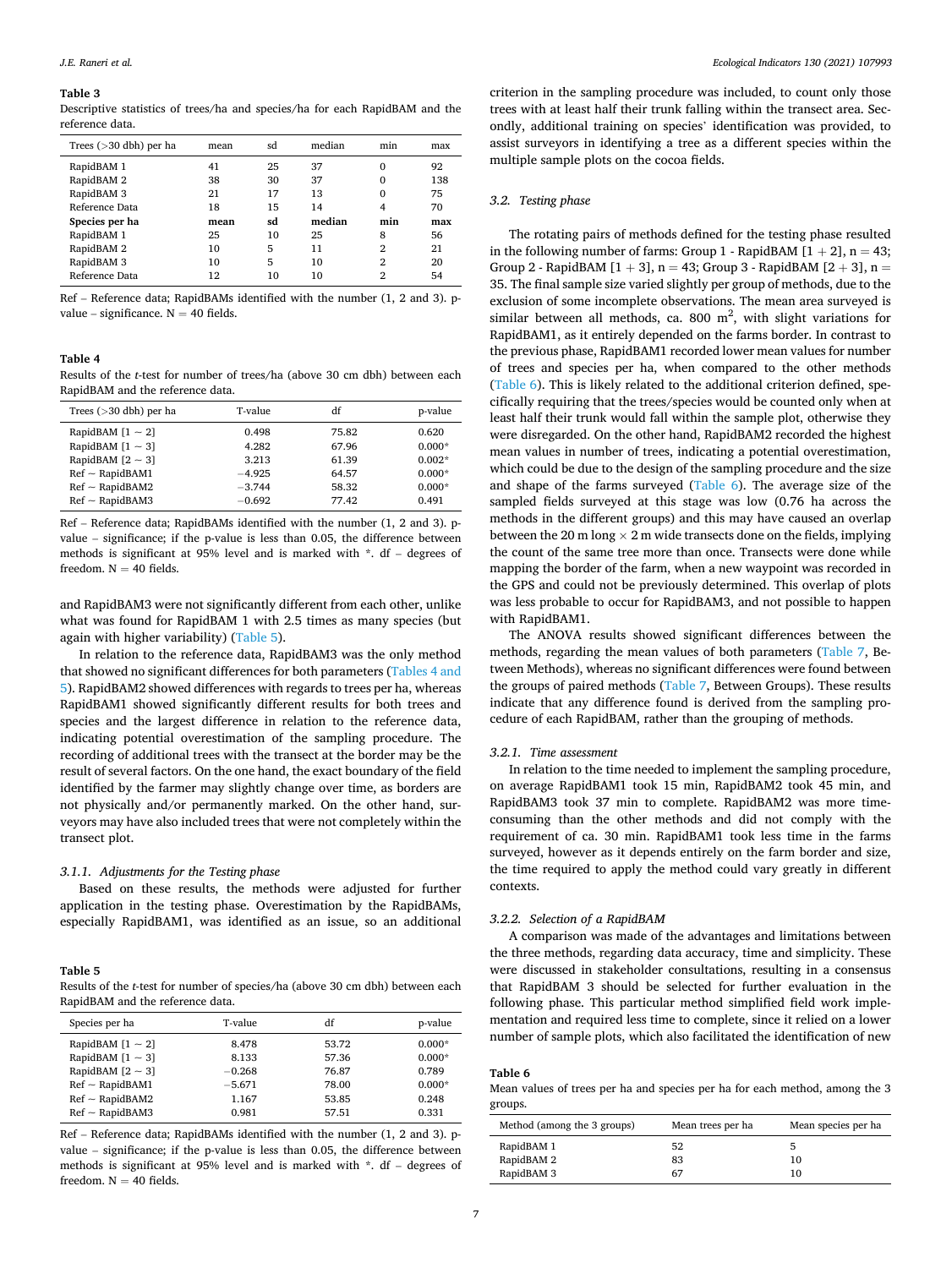#### <span id="page-7-0"></span>**Table 7**

Results of ANOVA for number of trees and species per ha, for differences between groups and within groups (between the methods in the groups).

| Trees/ha        | Df | Sum sq | Mean sq | F-value | $Pr(>=F)$ |
|-----------------|----|--------|---------|---------|-----------|
| Between Groups  | 2  | 3569   | 1784    | 0.68    | 0.510     |
| Between Methods | 2  | 63.239 | 31,620  | 11.96   | $0.000*$  |
| Species/ha      | Df | Sum sq | Mean sq | F-value | $Pr(>=F)$ |
| Between Groups  | 2  | 110    | 55.1    | 1.42    | 0.244     |
| Between Methods | 2  | 1626   | 813.1   | 20.95   | $0.000*$  |

Df – degrees of freedom. Pr(*>*F) – significance; if the p-value is less than 0.05, the difference between methods is significant at 95% level marked with \*.

species found on sample plots. Moreover, a higher accuracy was obtained when compared to reference data from the in-depth assessments, since this was the only method without significant differences in both primary indicators (number of trees and number of species). To ensure applicability of this method at large scale, some additional adjustments were made to improve the sampling procedure. Key changes included: i) modifying the form structure to facilitate its compilation; ii) counting palm trees and plantain separately from the other non-cocoa trees and iii) selecting specific waypoints to set the plots, to ensure randomness of the sampling and a more regular distribution of sampling plots within the farm. As such, the sampling protocol was revised to include setting the plots only after a change of cardinal direction and at a minimum of 100 m distance from each other (Supplementary materials, Figures S1 and S2). In addition, the species list to provide to farmers should be updated with local tree species name according to the region where the method is implemented.

# *3.3. Evaluation phase*

# *3.3.1. Initial and audited samples*

From each of the fields surveyed ( $n = 403$ ), two samples were obtained during this phase. The initial sample represents the first time that RapidBAM3 was applied in a field by a surveyor, and the audited sample represents the second time RapidBAM3 was applied in the same farm by a different surveyor. Results showed no significant differences for number of trees (W = 25085, p-value = 0.8653), whereas number of species showed significant differences between the initial and the audited samples (W = 32967.5, p-value *<* 0.0001). These results provide valuable indications on the replicability of the method; the discrepancy between the two samples obtained for number of species can be a challenge, considering that surveyors are required to distinguish species without having expert knowledge.

### *3.4. Data provided by farmers*

In several phases of the field work, farmers voluntarily compiled a form indicating the number of trees for each tree species that, according to them, existed in their cocoa fields.

During the calibration phase, we found that the number of species per ha that farmers provided was not significantly different than the reference data (t = -1.38, df = 69.16, p-value = 0.172). However, there was a significant difference regarding number of trees per ha ( $t =$ -4.4587,  $df = 53.35$ , p-value = 0.0428), with the reference data showing overall lower mean values.

In relation to the RapidBAM tested, the number of species given by the farmers was generally higher than the estimations obtained with the three methods, but this difference is not significant for RapidBAM3 (*t*test =  $-1.6364$ , p-value = 0.1047), that relies on a lower number of sample plots and, as such, it facilitates the identification of tree species. by non-expert surveyors. Conversely, the number of trees given by the farmers were generally lower than the values obtained from the sampling methods.

In the evaluation phase, an updated inventory procedure was implemented, which included further assistance from the surveyor in compiling the form given to local farmers, to reduce inaccuracies eventually caused by illiteracy. It was found that the differences in species per ha, between the initial and audited samples, were not significant (W = 1244, p-value = 0.1011), and at least 50% of the cocoa fields showed no difference in species number. On the contrary, the number of trees per ha showed significant differences ( $W = 4780$ , pvalue  $= 0.0127$ ), with higher values for the initial sample in relation to the audited one.

# **4. Discussion**

The development of rapid biodiversity assessments for agroforests can have a relevant contribution to global efforts of biodiversity monitoring and conservation ([Asigbaase et al., 2019](#page-9-0)). The use of such methods for crops and their potential applicability at large scales, provide the opportunity to address both sustainable production and biodiversity conservation goals, by helping farmers adhere to biodiversityfriendly practices to increase productivity, and by consistently obtaining data to monitor biodiversity conditions over time.

The stepwise framework implemented allowed the selection of a rapid biodiversity assessment method that complied best with the proposed objectives of data accuracy, affordability, simplicity of the sampling procedure and possible integration in a GIS mapping and traceability platform. The implementation of different field work phases allowed for progressive improvements in the sampling procedures, based on field experience, surveyors and stakeholder feedback, and on the results obtained in preceding phases. The methodology here presented is applied at cocoa field level and allows obtaining data for each field, while simultaneously providing information on spatial patterns for specific areas, due to its integration in a wider system for traceability and mapping of cocoa fields.

The implementation of such sampling protocol at large-scale, based on field surveys, depends on the collaboration of farmers. Their participation in the whole process of the method's implementation can also contribute to ensuring the applicability of the method and its sustainability. The results obtained in this research suggest that farmers' knowledge could be utilized as a reliable means for obtaining qualitative species level information that could complement the data collected by the rapidBAM. However, a deeper understanding of their perception regarding number of trees on-farm and the clarification of tree definition is required. Our results evidence the need to further explore if the definition of a tree applied in this research (*>*10 cm dbh and several uses, such as timber and fruit trees) could be a reason for the difference in reported numbers by the farmers. Previous research has suggested that differences in tree definition also existed among farmers, depending if they were migrants or not ([Ruf, 2011](#page-10-0)).

The integration of farmers' knowledge on the data collection procedure is consistent with the citizen-science approaches that have been implemented for biodiversity conservation, allowing to obtain high volumes of data that can be introduced in scientific protocols and complement other data collection procedures ([Chandler et al., 2017;](#page-9-0)  [McKinley et al., 2017; Pocock et al., 2017](#page-9-0)). As shown in prior studies, the farmer is a valuable source of information [\(Hellier et al., 1999; Orozco](#page-9-0)  [et al., 2008; Tesfahunegn et al., 2016](#page-9-0)) and can assist in the application of a quick and accurate procedure for data collection on their farms. The direct participation of farmers in scientific activities can foster knowledge transfer and increase their awareness for the issues being studied. As potential beneficiaries of the results of such research (for example, through training on biodiversity-friendly practices), the access of farmers to up-to-date and reliable information can help them improve their farming practices, achieve certification standards, mitigate climate change impacts and increase cocoa yields, therefore benefiting their household as well ([De Beenhouwer et al., 2013; Jagoret et al., 2014;](#page-9-0)  [Tschora and Cherubini, 2020\)](#page-9-0).

As found by prior research, and despite the usefulness of citizenscience approaches, some caution is needed due to bias and noise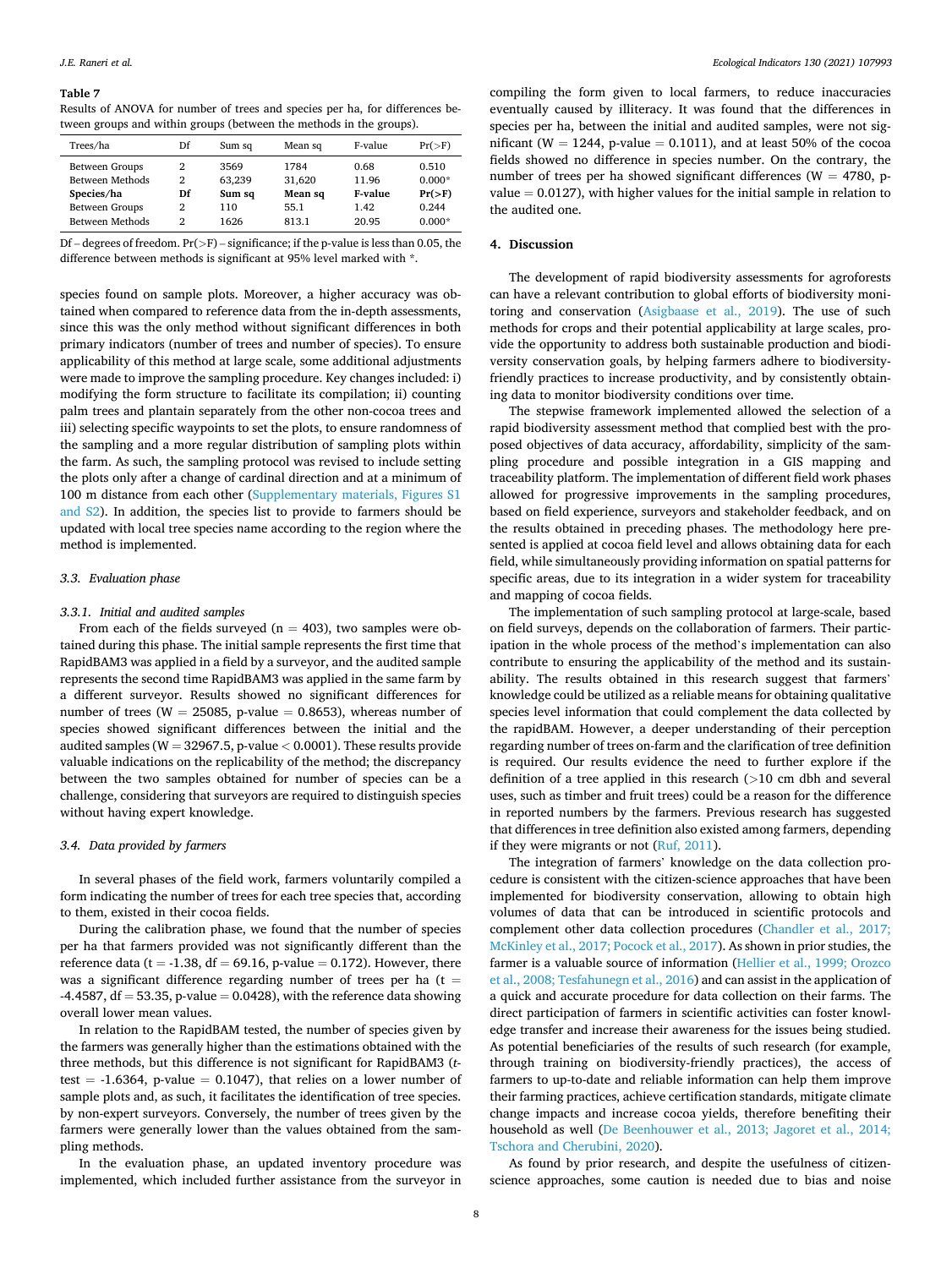<span id="page-8-0"></span>introduction in data collection [\(Callaghan et al., 2019\)](#page-9-0). Our results have also shown that there were discrepancies in the recording of number of species, since surveyors were required to distinguish species without having expert knowledge. Nevertheless, based on the experience obtained with the stepwise approach, this issue can be reasonably overcome by providing additional training to local surveyors. During the several phases of field work, we found that a precise definition of what type of trees to include, simplified data collection forms and more training on species identification, were key conditions for the success of the initiative at broad scale. Also, field surveys such as the RapidBAM proposed, can be integrated with other data collection approaches to integrate traceability and monitoring frameworks, such as remote sensing, particularly very-high resolution images. Even though these technologies are still rather costly and require additional resources and expertise [\(Stephenson, 2020](#page-10-0)), the combination of multiple data sources and collection techniques for biodiversity monitoring at a large scale should be further investigated.

Other agroforest characteristics, such as shade cover, vegetation structure or above-ground carbon stocks, can be obtained from the data on number of species, number of trees and their size ranges (from dbh), as collected by the RapidBAM described. These rapid assessment methods can, therefore, provide valuable information also on environmental conditions and ecosystem services [\(Daghela Bisseleua et al.,](#page-9-0)  [2013; Kuyah et al., 2019; Saj et al., 2013](#page-9-0)). An alternative research step would be the application of the selected RapidBAM on a large set of cocoa fields and the analysis of the patterns therein obtained. For effective implementation and scalability of this methodology in different commodity-based agroforestry systems and country contexts, it is recommended that several adaptation steps should be taken, specifically: update the most common on-farm tree species and their local names for farmer data collection forms and surveyor species identification training; address potential variations to the minimum distance between sampling plots according to the average farms shapes and sizes and, where possible, calibrate the method with in-depth assessments, as it was done in the first phase of this research (during the calibration and testing phases).

#### **5. Conclusions**

This paper presented the procedure developed to select a rapid biodiversity assessment method to be applied at large-scale in cocoa fields, and potentially in other agroforestry systems. The three methods initially proposed were designed to collect a set of pre-defined indicators regarding non-cocoa trees on farms and were tested in several phases. The use of a progressive decision-making process and the participation of different institutions, experts and local people with diversified experience, were important factors that enabled developing a RapidBAM that is relevant and useful to multiple stakeholders, including private sector and certification bodies.

The selection of a RapidBAM reflected an agreement between the need of a systematic data collection procedure and the limited availability of resources to apply it at large-scale. Despite the lower requirements of strong technical knowledge and skills when compared to in-depth biodiversity assessment methods, the final RapidBAM was able to provide reasonable estimations of biodiversity parameters and generate results that were not significantly different from those obtained from extensive field work.

The major implications of this research are reflected in the stepwise development of a scalable rapid biodiversity assessment method that is easy to apply with local knowledge, with minimum training required and time-efficient. Furthermore, the methodology can be integrated into existing geographic information systems as an additional module or it can be used as a stand-alone biodiversity assessment tool. Future work should focus on further validating this procedure with large scale assessments in cocoa agroforests, on its integration with other data collection techniques and on its potential transferability to other

contexts.

#### **CRediT authorship contribution statement**

**Jessica E. Raneri:** Conceptualization, Formal analysis, Methodology, Project administration, Visualization, Writing - original draft. **Sandra Oliveira:** Formal analysis, Data curation, Investigation, Methodology, Software, Validation, Visualization, Writing - original draft. **Nicole R. Demers:** Investigation, Project administration, Visualization, Writing - review & editing. **Richard Asare:** Data curation, Methodology, Writing - review & editing. **Seth Nuamah:** Data curation, Investigation, Validation, Writing - review & editing. **Mustapha Dalaa:** Data curation, Investigation, Validation, Writing - review & editing. **Stephan Weise:**  Conceptualization, Methodology, Supervision, Writing - review & editing.

# **Declaration of Competing Interest**

The authors declare that they have no known competing financial interests or personal relationships that could have appeared to influence the work reported in this paper.

# **Acknowledgments**

This research was developed under the framework of the project "Biodiversity and Cocoa Farming: Ghana Case", funded by the Biodiversity and Agricultural Commodities Program (BACP) and in collaboration with Geotraceability, Armajaro Trading Limited and Chemonics International. Additional funding was received from both the CGIAR Research Program on Forests, Trees and Agroforestry and the CGIAR Research Program on Water, Land and Ecosystems to develop this manuscript. The authors wish to thank all the stakeholders of the project for their contributions during the consultative process, particularly to Conservation Alliance and Rainforest Alliance, for their technical guidance and support. We would like to acknowledge the surveyors from Armajaro and Geotraceability who participated in the field work, as well as Vincent Johnson for editing the manuscript. We give a special thank you to the farmers who participated voluntarily in this project and whose assistance was essential for its success. Finally, we thank the reviewers for the constructive and helpful comments that allowed us to improve this article.

### **Appendix A. Supplementary data**

Supplementary data to this article can be found online at [https://doi.](https://doi.org/10.1016/j.ecolind.2021.107993)  [org/10.1016/j.ecolind.2021.107993.](https://doi.org/10.1016/j.ecolind.2021.107993)

#### **References**

- Addison, P.F.E., Stephenson, P.J., Bull, J.W., Carbone, G., Burgman, M., Burgass, M.J., Gerber, L.R., Howard, P., McCormick, N., McRae, L., Reuter, K.E., Starkey, M., Milner-Gulland, E.J., 2020. Bringing sustainability to life: A framework to guide biodiversity indicator development for business performance management. Bus. Strateg. Environ. 29 (8), 3303–3313. [https://doi.org/10.1002/bse.v29.810.1002/](https://doi.org/10.1002/bse.v29.810.1002/bse.2573) **bse.257**
- Adjaloo, M.K., Oduro, W., 2013. Insect assemblage and the pollination system in cocoa ecosystems. J. Appl. Biosci. 62, 4582–4594. [https://doi.org/10.4314/jab.](https://doi.org/10.4314/jab.v62i0.86070)  [v62i0.86070](https://doi.org/10.4314/jab.v62i0.86070).
- Alberton, B., Torres, R.d.S., Cancian, L.F., Borges, B.D., Almeida, J., Mariano, G.C., Santos, J.D., Morellato, L.P.C., 2017. Introducing digital cameras to monitor plant phenology in the tropics: applications for conservation. Perspect. Ecol. Conserv. 15 (2), 82–90.<https://doi.org/10.1016/j.pecon.2017.06.004>.
- Anglaaere, L.C.N., Cobbina, J., Sinclair, F.L., McDonald, M.A., 2011. The effect of land use systems on tree diversity: farmer preference and species composition of cocoabased agroecosystems in Ghana. Agrofor. Syst. 81 (3), 249–265. [https://doi.org/](https://doi.org/10.1007/s10457-010-9366-z)  [10.1007/s10457-010-9366-z.](https://doi.org/10.1007/s10457-010-9366-z)
- [Anthonio, D.C., Aikins, E.D., 2009. Reforming Ghana](http://refhub.elsevier.com/S1470-160X(21)00658-0/h0025)'s cocoa sector an evaluation of [private participation in marketing. Lulea University of Technology, Lulea, Sweden](http://refhub.elsevier.com/S1470-160X(21)00658-0/h0025).
- Asante-Poku, A., Angelucci, F., 2013. Analysis of incentives and disincentives for cocoa in Ghana. Technical notes series.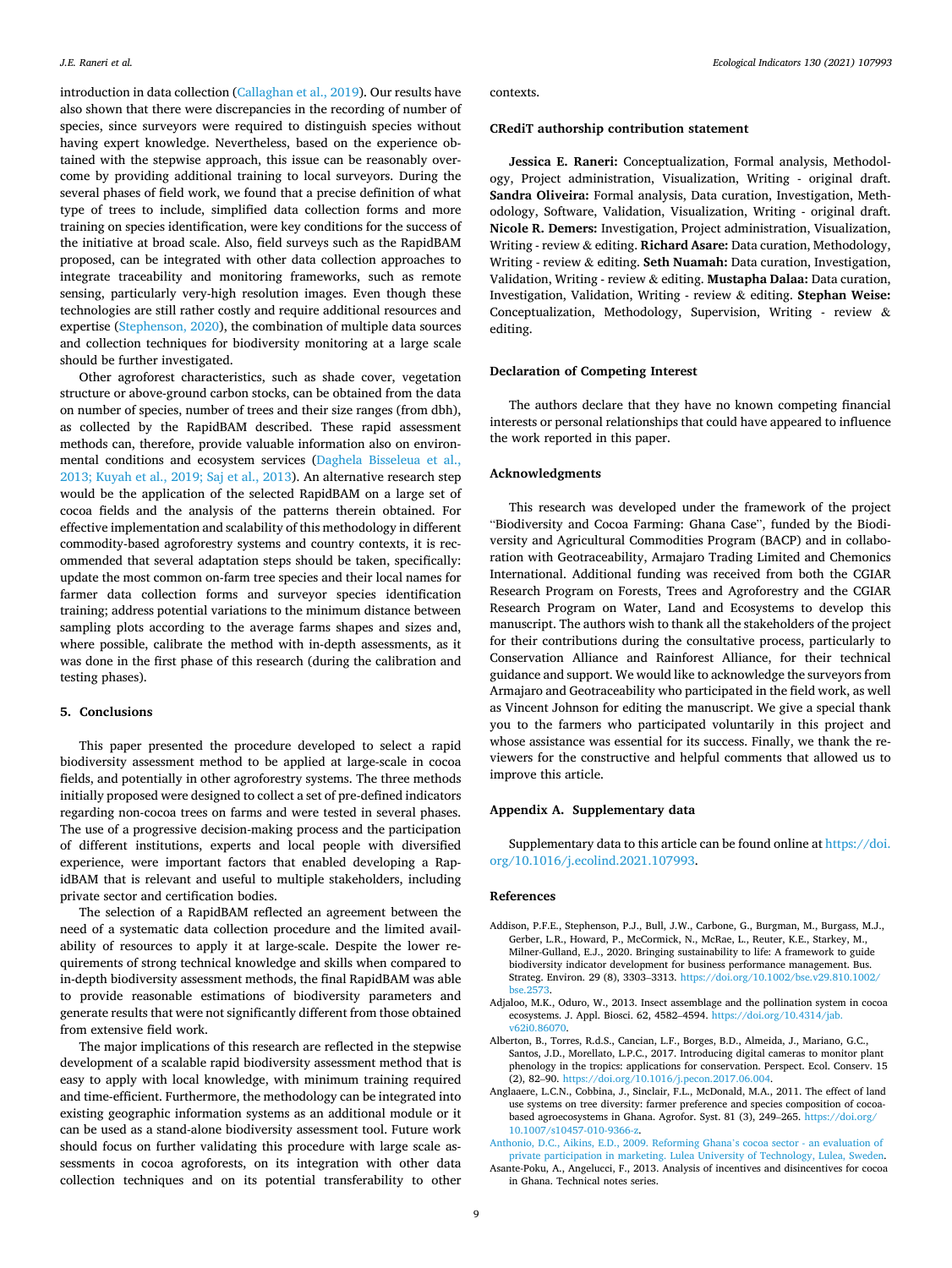<span id="page-9-0"></span>[Asare, R., 2006. Learning about neighbour trees in cocoa growing systems: a manual for](http://refhub.elsevier.com/S1470-160X(21)00658-0/h0035)  [farmer trainers. Danish Centre for Forest, Landscape and Planning, H](http://refhub.elsevier.com/S1470-160X(21)00658-0/h0035)ørsholm, [Denmark](http://refhub.elsevier.com/S1470-160X(21)00658-0/h0035).

Asare, R., 2005. Cocoa agroforests in West Africa: a look at activities on preferred trees in the farming systems. Forest & Landscape Denmark (FLD).

- Asare, R., Afari-Sefa, V., Osei-Owusu, Y., Pabi, O., 2014. Cocoa agroforestry for increasing forest connectivity in a fragmented landscape in Ghana. Agrofor. Syst. 88 (6), 1143–1156. [https://doi.org/10.1007/s10457-014-9688-3.](https://doi.org/10.1007/s10457-014-9688-3)
- [Asare, R., Asare, R.A., 2008. A Participatory Approach for Tree Diversification in Cocoa](http://refhub.elsevier.com/S1470-160X(21)00658-0/h0050)  [Farms. Ghanaian Farmers](http://refhub.elsevier.com/S1470-160X(21)00658-0/h0050)' Experience.
- Asare, R., David, S., 2010. Implementing guide for planting, replanting and tree diversification in cocoa systems, Forest & Landscape Working Paper.
- [Asare, R., David, S., Sonwa, D., 2009. Conservation and biodiversity in and around cocoa](http://refhub.elsevier.com/S1470-160X(21)00658-0/h0060)  [farms. In: Learning about Sustainable Cocoa Production: a Guide for Participatory](http://refhub.elsevier.com/S1470-160X(21)00658-0/h0060)  [Farmer Training. Forest and Landscape Denmark. Development and Environment](http://refhub.elsevier.com/S1470-160X(21)00658-0/h0060) [Series. Horsholm, pp. 12](http://refhub.elsevier.com/S1470-160X(21)00658-0/h0060)–2009.

Asare, R., Markussen, B.o., Asare, R.A., Anim-Kwapong, G., Ræbild, A., 2019. On-farm cocoa yields increase with canopy cover of shade trees in two agro-ecological zones in Ghana. Clim. Dev. 11 (5), 435–445. [https://doi.org/10.1080/](https://doi.org/10.1080/17565529.2018.1442805) [17565529.2018.1442805](https://doi.org/10.1080/17565529.2018.1442805).

[Asare, R., Prah, C., 2011. Shade trees in the cocoa landscape: how Ghana can benefit](http://refhub.elsevier.com/S1470-160X(21)00658-0/h0070) [from valuable trees on farms. Dly, Graph.](http://refhub.elsevier.com/S1470-160X(21)00658-0/h0070)

- Asare, R., Ræbild, A., 2016. Tree diversity and canopy cover in cocoa systems in Ghana. New For. 47, 287–302. doi:10.1007/s11056-015-9515-3.
- Asigbaase, M., Sjogersten, S., Lomax, B.H., Dawoe, E., Scherer, L., 2019. Tree diversity and its ecological importance value in organic and conventional cocoa agroforests in Ghana. PLoS One 14 (1), e0210557. [https://doi.org/10.1371/journal.](https://doi.org/10.1371/journal.pone.021055710.1371/journal.pone.0210557.g00110.1371/journal.pone.0210557.g00210.1371/journal.pone.0210557.g00310.1371/journal.pone.0210557.g00410.1371/journal.pone.0210557.t00110.1371/journal.pone.0210557.s00110.1371/journal.pone.0210557.s00210.1371/journal.pone.0210557.s003)  [pone.021055710.1371/journal.pone.0210557.g00110.1371/journal.pone.0210557.](https://doi.org/10.1371/journal.pone.021055710.1371/journal.pone.0210557.g00110.1371/journal.pone.0210557.g00210.1371/journal.pone.0210557.g00310.1371/journal.pone.0210557.g00410.1371/journal.pone.0210557.t00110.1371/journal.pone.0210557.s00110.1371/journal.pone.0210557.s00210.1371/journal.pone.0210557.s003) [g00210.1371/journal.pone.0210557.g00310.1371/journal.pone.0210557.](https://doi.org/10.1371/journal.pone.021055710.1371/journal.pone.0210557.g00110.1371/journal.pone.0210557.g00210.1371/journal.pone.0210557.g00310.1371/journal.pone.0210557.g00410.1371/journal.pone.0210557.t00110.1371/journal.pone.0210557.s00110.1371/journal.pone.0210557.s00210.1371/journal.pone.0210557.s003)  [g00410.1371/journal.pone.0210557.t00110.1371/journal.pone.0210557.](https://doi.org/10.1371/journal.pone.021055710.1371/journal.pone.0210557.g00110.1371/journal.pone.0210557.g00210.1371/journal.pone.0210557.g00310.1371/journal.pone.0210557.g00410.1371/journal.pone.0210557.t00110.1371/journal.pone.0210557.s00110.1371/journal.pone.0210557.s00210.1371/journal.pone.0210557.s003) [s00110.1371/journal.pone.0210557.s00210.1371/journal.pone.0210557.s003](https://doi.org/10.1371/journal.pone.021055710.1371/journal.pone.0210557.g00110.1371/journal.pone.0210557.g00210.1371/journal.pone.0210557.g00310.1371/journal.pone.0210557.g00410.1371/journal.pone.0210557.t00110.1371/journal.pone.0210557.s00110.1371/journal.pone.0210557.s00210.1371/journal.pone.0210557.s003).

Barrios, E., Valencia, V., Jonsson, M., Brauman, A., Hairiah, K., Mortimer, P.E., Okubo, S., 2018. Contribution of trees to the conservation of biodiversity and ecosystem services in agricultural landscapes. Int. J. Biodivers. Sci. Ecosyst. Serv. Manag. 14 (1), 1–16. [https://doi.org/10.1080/21513732.2017.1399167.](https://doi.org/10.1080/21513732.2017.1399167)

Bayala, J., Kindt, R., Belem, M., Kalinganire, A., 2011. Factors affecting the dynamics of tree diversity in agroforestry parklands of cereal and cotton farming systems in Burkina Faso. New For. 41 (3), 281–296. [https://doi.org/10.1007/s11056-010-](https://doi.org/10.1007/s11056-010-9222-z) [9222-z.](https://doi.org/10.1007/s11056-010-9222-z)

Daghela Bisseleua, H.B., Fotio, D., Yede, Missoup, A.D., Vidal, S., Hector, A., 2013. Shade tree diversity, cocoa pest damage, yield compensating inputs and farmers' net returns in West Africa. PLoS One 8 (3), e56115. [https://doi.org/10.1371/journal.](https://doi.org/10.1371/journal.pone.005611510.1371/journal.pone.0056115.g00110.1371/journal.pone.0056115.g00210.1371/journal.pone.0056115.g00310.1371/journal.pone.0056115.g00410.1371/journal.pone.0056115.g00510.1371/journal.pone.0056115.t00110.1371/journal.pone.0056115.t00210.1371/journal.pone.0056115.t003)  [pone.005611510.1371/journal.pone.0056115.g00110.1371/journal.pone.0056115.](https://doi.org/10.1371/journal.pone.005611510.1371/journal.pone.0056115.g00110.1371/journal.pone.0056115.g00210.1371/journal.pone.0056115.g00310.1371/journal.pone.0056115.g00410.1371/journal.pone.0056115.g00510.1371/journal.pone.0056115.t00110.1371/journal.pone.0056115.t00210.1371/journal.pone.0056115.t003) [g00210.1371/journal.pone.0056115.g00310.1371/journal.pone.0056115.](https://doi.org/10.1371/journal.pone.005611510.1371/journal.pone.0056115.g00110.1371/journal.pone.0056115.g00210.1371/journal.pone.0056115.g00310.1371/journal.pone.0056115.g00410.1371/journal.pone.0056115.g00510.1371/journal.pone.0056115.t00110.1371/journal.pone.0056115.t00210.1371/journal.pone.0056115.t003)  [g00410.1371/journal.pone.0056115.g00510.1371/journal.pone.0056115.](https://doi.org/10.1371/journal.pone.005611510.1371/journal.pone.0056115.g00110.1371/journal.pone.0056115.g00210.1371/journal.pone.0056115.g00310.1371/journal.pone.0056115.g00410.1371/journal.pone.0056115.g00510.1371/journal.pone.0056115.t00110.1371/journal.pone.0056115.t00210.1371/journal.pone.0056115.t003)  [t00110.1371/journal.pone.0056115.t00210.1371/journal.pone.0056115.t003](https://doi.org/10.1371/journal.pone.005611510.1371/journal.pone.0056115.g00110.1371/journal.pone.0056115.g00210.1371/journal.pone.0056115.g00310.1371/journal.pone.0056115.g00410.1371/journal.pone.0056115.g00510.1371/journal.pone.0056115.t00110.1371/journal.pone.0056115.t00210.1371/journal.pone.0056115.t003).

[Bos, M.M., Sporn, S.G., 2012. Biodiversity conservation in cacao agroforestry systems. In:](http://refhub.elsevier.com/S1470-160X(21)00658-0/h0100)  [Simonetti, J.A. \(Ed.\), Biodiversity Conservation in Agroforestry Landscapes:](http://refhub.elsevier.com/S1470-160X(21)00658-0/h0100) [Challenges and Opportunities. Editorial Universitaria, Santiago, pp. 61](http://refhub.elsevier.com/S1470-160X(21)00658-0/h0100)–76.

Brobbey, L.K., Agyei, F.K., Osei-Tutu, P., 2020. Drivers of Cocoa Encroachment into Protected Forests: The Case of Three Forest Reserves in Ghana. Int. For. Rev. 22 (4), 425–437. [https://doi.org/10.1505/146554820831255533.](https://doi.org/10.1505/146554820831255533)

Bruni, I., De Mattia, F., Martellos, S., Galimberti, A., Savadori, P., Casiraghi, M., Nimis, P. L., Labra, M., Cahill, J.F., 2012. DNA barcoding as an effective tool in improving a digital plant identification system: A case study for the area of Mt. Valerio, Trieste (NE Italy). PLoS One 7 (9), e43256. [https://doi.org/10.1371/journal.](https://doi.org/10.1371/journal.pone.004325610.1371/journal.pone.0043256.s00110.1371/journal.pone.0043256.s002)  [pone.004325610.1371/journal.pone.0043256.s00110.1371/journal.pone.0043256.](https://doi.org/10.1371/journal.pone.004325610.1371/journal.pone.0043256.s00110.1371/journal.pone.0043256.s002) [s002.](https://doi.org/10.1371/journal.pone.004325610.1371/journal.pone.0043256.s00110.1371/journal.pone.0043256.s002)

Callaghan, C.T., Poore, A.G.B., Major, R.E., Rowley, J.J.L., Cornwell, W.K., 2019. Optimizing future biodiversity sampling by citizen scientists. Proc. R. Soc. B Biol. Sci. 286 (1912), 20191487. <https://doi.org/10.1098/rspb.2019.1487>.

CBD, S. of the C. on B.D., 2020. Global Biodiversity Outlook 5. Montreal, Canada. Cerda, R., Deheuvels, O., Calvache, D., Niehaus, L., Saenz, Y., Kent, J., Vilchez, S., Villota, A., Martinez, C., Somarriba, E., 2014. Contribution of cocoa agroforestry systems to family income and domestic consumption: looking toward intensification. Agrofor. Syst. 88 (6), 957–981. [https://doi.org/10.1007/s10457-014-9691-8.](https://doi.org/10.1007/s10457-014-9691-8)

Chandler, M., See, L., Copas, K., Bonde, A.M.Z., López, B.C., Danielsen, F., Legind, J.K., Masinde, S., Miller-Rushing, A.J., Newman, G., Rosemartin, A., Turak, E., 2017. Contribution of citizen science towards international biodiversity monitoring. Biol. Conserv. 213, 280–294.<https://doi.org/10.1016/j.biocon.2016.09.004>.

Clough, Y., Barkmann, J., Juhrbandt, J., Kessler, M., Wanger, T.C., Anshary, A., Buchori, D., Cicuzza, D., Darras, K., Putra, D.D., Erasmi, S., Pitopang, R., Schmidt, C., Schulze, C.H., Seidel, D., Steffan-Dewenter, I., Stenchly, K., Vidal, S., Weist, M., Wielgoss, A.C., Tscharntke, T., 2011. Combining high biodiversity with high yields in tropical agroforests. Proc. Natl. Acad. Sci. U. S. A. 108 (20), 8311–8316. [https://](https://doi.org/10.1073/pnas.1016799108)   $g/10.1073/pnas.1016799108$ 

Clough, Y., Faust, H., Tscharntke, T., 2009. Cacao boom and bust: sustainability of agroforests and opportunities for biodiversity conservation. Conserv. Lett. 2, 197–205. [https://doi.org/10.1111/j.1755-263X.2009.00072.x.](https://doi.org/10.1111/j.1755-263X.2009.00072.x)

COCOBOD, G.C.B., 2014. 45th annual report and financial statements for the year ended 30.Sept.2014.

[De Beenhouwer, M., Aerts, R., Honnay, O., 2013. A global meta-analysis of the](http://refhub.elsevier.com/S1470-160X(21)00658-0/h0150)  [biodiversity and ecosystem service benefits of coffee and cacao agroforestry. Agric.](http://refhub.elsevier.com/S1470-160X(21)00658-0/h0150)  [Ecosyst. Environ. 175, 1](http://refhub.elsevier.com/S1470-160X(21)00658-0/h0150)–7.

Deheuvels, O., Avelino, J., Somarriba, E., Malezieux, E., 2012. Vegetation structure and productivity in cocoa-based agroforestry systems in Talamanca, Costa Rica. Agric. Ecosyst. Environ. 149, 181–188. [https://doi.org/10.1016/j.agee.2011.03.003.](https://doi.org/10.1016/j.agee.2011.03.003)

[Duffy, J.E., Godwin, C.M., Cardinale, B.J., 2017. Biodiversity effects in the wild are](http://refhub.elsevier.com/S1470-160X(21)00658-0/optN4Xi1NU71s) [common and as strong as key drivers of productivity. Nature 549 \(7671\), 261](http://refhub.elsevier.com/S1470-160X(21)00658-0/optN4Xi1NU71s)–264. [Evans, F.C., Clark, P.J., Brand, R.H., 1955. Estimation of the number of species present](http://refhub.elsevier.com/S1470-160X(21)00658-0/opta3NcknuA8I) 

- [on a given area. Ecology 36, 342](http://refhub.elsevier.com/S1470-160X(21)00658-0/opta3NcknuA8I)–343. Frison, E.A., Cherfas, J., Hodgkin, T., 2011. Agricultural Biodiversity is Essential for a
- Sustainable Improvement in Food and Nutrition Security. Sustainability 3, 238–253. [https://doi.org/10.3390/su3010238.](https://doi.org/10.3390/su3010238)

Gillison, A., 2002. A generic, computer-assisted method for rapid vegetation classification and survey: tropical and temperate case studies. Conserv. Ecol. 6.

Gillison, A.N., 2005. The potential role of aboveground biodiversity indicators in assessing best-bet alternatives to slash and burn. Slash Burn. Search Altern. Columbia Univ. Press. New York, pp. 83–118.

Gillison, A.N., 1996. Rapid vegetation survey, Above-ground Biodiversity assessment Working Group Summary Report.

[Gillison, A.N., Liswanti, N., Budidarsono, S., Van Noordwijk, M., Tomich, T.P., 2004.](http://refhub.elsevier.com/S1470-160X(21)00658-0/h0180)  [Impact of cropping methods on biodiversity in coffee agroecosystems in Sumatra.](http://refhub.elsevier.com/S1470-160X(21)00658-0/h0180) [Ecology and Society, Indonesia](http://refhub.elsevier.com/S1470-160X(21)00658-0/h0180).

Glamann, J., Hanspach, J., Abson, D.J., Collier, N., Fischer, J., 2017. The intersection of food security and biodiversity conservation: a review. Reg. Environ. Chang. 17 (5), 1303–1313.<https://doi.org/10.1007/s10113-015-0873-3>.

[Gotelli, N.J., Colwell, R.K., 2010. Estimating species richness. In: Biological Diversity:](http://refhub.elsevier.com/S1470-160X(21)00658-0/h0190)  [Frontiers in Measurement and Assessment. Oxford University Press, Oxford, UK,](http://refhub.elsevier.com/S1470-160X(21)00658-0/h0190) [pp. 39](http://refhub.elsevier.com/S1470-160X(21)00658-0/h0190)–54.

Grabs, J., Carodenuto, S.L., 2021. Traders as sustainability governance actors in global food supply chains: a research agenda. Bus. Strateg. Environ. 30 (2), 1314–1332. <https://doi.org/10.1002/bse.v30.210.1002/bse.2686>.

Greco, A. Del, Oliveira, S., Demers, N., Weise, S.F., 2012. Rapid Biodiversity Assessment Methodologies - Literature Review. , Biodiversity International. Available at: https:// www.ifc.org/wps/wcm/connect/regprojects\_ext\_content/ifc\_external\_corporate\_ site/bacp/library/armajaro\_litreview.

[Hellier, A., Newton, A.C., Gaona, S.O., 1999. Use of indigenous knowledge for rapidly](http://refhub.elsevier.com/S1470-160X(21)00658-0/h0205)  [assessing trends in biodiversity: a case study from Chiapas. Mexico. Biodivers.](http://refhub.elsevier.com/S1470-160X(21)00658-0/h0205)  [Conserv. 8, 869](http://refhub.elsevier.com/S1470-160X(21)00658-0/h0205)–889.

Hisano, M., Searle, E.B., Chen, H.Y.H., 2018. Biodiversity as a solution to mitigate climate change impacts on the functioning of forest ecosystems. Biol. Rev. 93 (1), 439–456. <https://doi.org/10.1111/brv.2018.93.issue-110.1111/brv.12351>.

Isaac, M.E., Martin, A.R., 2019. Accumulating crop functional trait data with citizen science. Sci. Rep. 9, 1-8. [https://doi.org/10.1038/s41598-019-51927-x.](https://doi.org/10.1038/s41598-019-51927-x)

Jacobi, J., Pillco, M.I., Schneider, M., Rist, S., 2013. Biomass and Carbon Stocks Related to Ecological Complexity and Tree Diversity in Three Different Cocoa Production Systems, in: Tropentag 2012 -Resilience of Agricultural Systems against Crises. Göttingen, Germany.

Jagoret, P., Kwesseu, J., Messie, C., Michel-Dounias, I., Malézieux, E., 2014. Farmers' assessment of the use value of agrobiodiversity in complex cocoa agroforestry systems in central Cameroon. Agrofor. Syst. 88 (6), 983–1000. [https://doi.org/](https://doi.org/10.1007/s10457-014-9698-1) [10.1007/s10457-014-9698-1](https://doi.org/10.1007/s10457-014-9698-1).

Jalloh, A., Roy-Macauley, H., Sereme, P., 2012. Major agro-ecosystems of West and Central Africa: Brief description, species richness, management, environmental limitations and concerns. Agric. Ecosyst. Environ. 157, 5–16. [https://doi.org/](https://doi.org/10.1016/j.agee.2011.11.019)  [10.1016/j.agee.2011.11.019](https://doi.org/10.1016/j.agee.2011.11.019).

Kelling, S., Johnston, A., Bonn, A., Fink, D., Ruiz-Gutierrez, V., Bonney, R., Fernandez, M., Hochachka, W.M., Julliard, R., Kraemer, R., Guralnick, R., 2019. Using Semistructured Surveys to Improve Citizen Science Data for Monitoring Biodiversity. Bioscience 69, 170–179. <https://doi.org/10.1093/biosci/biz010>.

Kolavalli, S., Vigneri, M., 2011. Cocoa in Ghana: shaping the success of an economy, in: Yes, Africa Can: Success Stories from a Dynamic Continent. pp. 201–218.

Koua, K.A.N., Kpangui, K.B., Barima, Y.S.S., 2020. Impact of cocoa cultivation in the forest-savannah transition zone of western Cte dIvoire. Int. J. Biodivers. Conserv. 12, 291–304. doi:10.5897/ijbc2020.1430.

Kroeger, A., Bakhtary, H., Haupt, F., Streck, C., 2017. Eliminating Deforestation from the Cocoa Supply Chain. doi:doi:10.1596/26549.

[Kuncoro, S.A., Van Noordwijk, M., Martini, E., Saipothong, P., Areskoug, V., Putra, A.E.,](http://refhub.elsevier.com/S1470-160X(21)00658-0/h0255)  O'[Connor, T., 2006. Rapid agrobiodiversity appraisal \(RABA\) in the context of](http://refhub.elsevier.com/S1470-160X(21)00658-0/h0255)  [environmental service rewards. World Agroforestry Centre, Bogor, Indonesia.](http://refhub.elsevier.com/S1470-160X(21)00658-0/h0255)

Kuyah, S., Whitney, C.W., Jonsson, M., Sileshi, G.W., Oborn, I., Muthuri, C.W., ¨ Luedeling, E., 2019. Agroforestry delivers a win-win solution for ecosystem services in sub-Saharan Africa. A meta-analysis. Agron. Sustain. Dev. 39, 47. [https://doi.org/](https://doi.org/10.1007/s13593-019-0589-8)  [10.1007/s13593-019-0589-8](https://doi.org/10.1007/s13593-019-0589-8).

Lambin, E.F., Thorlakson, T., 2018. Sustainability standards: Interactions between private actors, civil society, and governments. Annu. Rev. Environ. Resour. 43 (1), 369–393. [https://doi.org/10.1146/annurev-environ-102017-025931.](https://doi.org/10.1146/annurev-environ-102017-025931)

Mayaux, P., Bartholomé, E., Fritz, S., Belward, A., 2004. A new land-cover map of Africa for the year 2000. J. Biogeograhy 31, 861–877.

McCullough, J., Alonso, L.E., Naskrecki, P., Wright, H.E., Osei-Owusu, Y., 2007. A rapid biological assessment of the Atewa Range Forest Reserve, Eastern Ghana. Conservation International.

Mccullough, J., Hoke, P., Naskrecki, P., Osei-Owusu, Y., 2008. A Rapid Biological Assessment of the Ajenjua Bepo and Mamang River Forest Reserves, Ghana. Bulletin of Biological Assessment 50.

[Manu, M., Tetteh, E.K. \(Eds.\), 1987. A guide to cocoa cultivation. Cocoa Research](http://refhub.elsevier.com/S1470-160X(21)00658-0/hbib521)  [Institute of Ghana, Ghana Cocoa Board, Accra](http://refhub.elsevier.com/S1470-160X(21)00658-0/hbib521).

McKinley, D.C., Miller-Rushing, A.J., Ballard, H.L., Bonney, R., Brown, H., Cook-Patton, S.C., Evans, D.M., French, R.A., Parrish, J.K., Phillips, T.B., Ryan, S.F.,